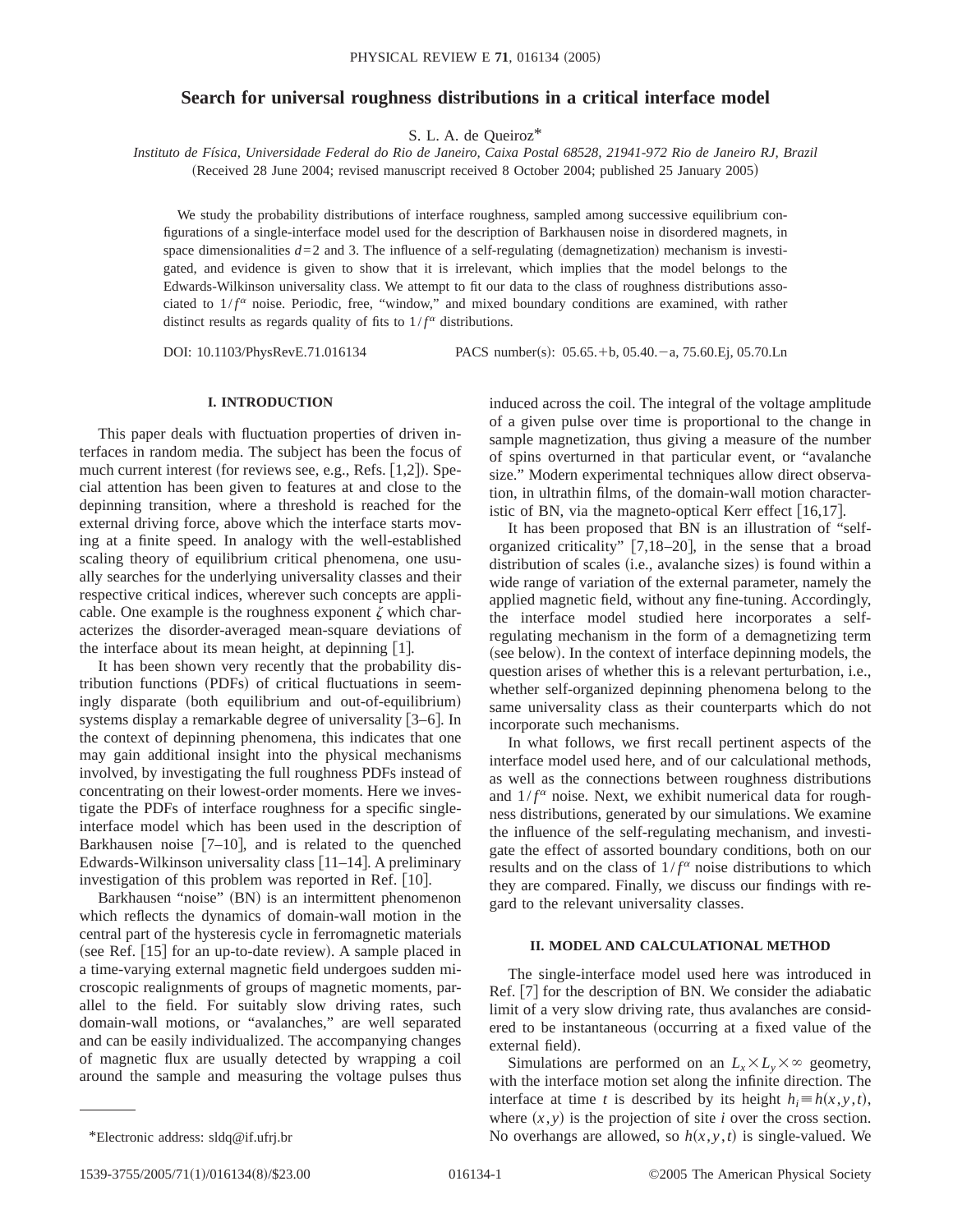consider mainly  $L_v = 1$  (system dimensionality  $d=2$ , interface dimensionality  $d' = d - 1 = 1$ , and  $L_x = L_y$   $(d = 3, d' = 2)$ . For reasons to be explained below, we will use the following sets of boundary conditions: periodic (PBC), so every site has two neighbors for  $d=2$  and four for  $d=3$ ; free (FBC), meaning that the interface is horizontal at the edges  $(\partial h/\partial \hat{n}=0)$ , where  $\hat{n} = \hat{x}$  or  $\hat{y}$  is the normal in the cross-section plane); and mixed (MBC), i.e., periodic along  $x$  and free along  $y$ . These latter were employed in Ref.  $\lceil 10 \rceil$  to reproduce the physical picture of films with varying thickness. We also considered an alternative implementation of FBC, namely window boundary conditions (WBC), to be described in Sec. IV C.

Each element *i* of the interface experiences a force given by

$$
f_i = u(x, y, h_i) + k \sum_j [h_{\ell_j(i)} - h_i] + H_e,
$$
 (1)

where

$$
H_e = H - \eta M. \tag{2}
$$

The first term on the right-hand side of Eq.  $(1)$  is chosen randomly, for each lattice site  $\vec{r}_i \equiv (x, y, h_i)$ , from a Gaussian distribution of zero mean and standard deviation *R*, and represents quenched disorder. Large negative values of *u* lead to local interface pinning. The second term (where the force constant  $k$  is taken as the unit for  $f$ ) corresponds to elastic nearest-neighbor coupling (surface tension);  $\ell_i(i)$  is the position of the *j*th nearest neighbor of site *i*. For MBC, sites at  $y=1$  and  $y=L<sub>v</sub>$  have only three neighbors on the *xy* plane (except in the monolayer case  $L_y = 1$  which is the twodimensional limit, where all interface sites have two neighbors). The last term is the effective driving force, resulting from the applied uniform external field *H* and a demagnetizing field which is taken to be proportional to *M*  $=(1/L_xL_y)\sum_{i=1}^{L_xL_y}h_i$ , the magnetization (per site) of the previously flipped spins for a lattice of transverse area  $L<sub>x</sub>L<sub>y</sub>$ . For actual magnetic samples, the demagnetizing field is not necessarily uniform along the sample; even when it is  $(e.g., for$ a uniformly magnetized ellipsoid),  $\eta$  would depend on the system's aspect ratio  $[21]$ . Therefore, our approach amounts to a simplification, which is nevertheless expected to capture the essential aspects of the problem [9]. Here we use  $R$  $=$  5.0,  $k=1$ , and  $\eta=0.05$ , values for which fairly broad distributions of avalanche sizes and roughness are obtained [8–10]. We also consider the effects of taking  $\eta \equiv 0$ , i.e., the non-self-organizing limit.

We start the simulation with a flat wall. All spins above it are unflipped. The force  $f_i$  is calculated for each unflipped site along the interface, and each spin at a site with  $f_i \ge 0$ flips, causing the interface to move up one step. The magnetization is updated, and this process continues, with as many sweeps of the whole lattice as necessary, until  $f_i < 0$  for all sites, when the interface comes to a halt. The external field is then increased by the minimum amount needed to bring the most weakly pinned element to motion. The avalanche size corresponds to the number of spins flipped between two consecutive interface stops.

On account of the demagnetization term, the effective field *He* at first rises linearly with the applied field *H*, and then, upon further increase in  $H$ , saturates (apart from small fluctuations) at a value rather close to the critical external field for the corresponding model *without* demagnetization [7,8]. The saturation  $H_e$  depends on R, k, and  $\eta$  (not noticeably on  $L_x, L_y$  [8,10], and can be found from small-lattice simulations. It takes  $10^2-10^3$  avalanches for a steady-state regime to be reached, as measured by the stabilization of  $H_e$ against *H*.

#### **III. ROUGHNESS DISTRIBUTIONS AND 1/***f* <sup>a</sup> **NOISE**

We have generated histograms of occurrence of interface roughness, to be examined in the context of universal fluctuation distributions  $[3-6]$ . We have used only steady-state data, i.e., after the stabilization of  $H_e$  of Eq. (2) against external field *H*. This is the regime in which the system is self-regulated at the edge of criticality [7,8]. As the model is supposed to mimic the data acquisition regime for BN, during which the external field grows linearly in time  $[7-10,15]$ , the value of  $H$  is a measure of "time."

At the end of each avalanche, we measured the roughness  $w<sub>2</sub>$  of the instantaneous interface configuration at time  $t$ , as the (position-averaged) square width of the interface height  $[6,22]$ ,

$$
w_2(t) = (L_x L_y)^{-1} \sum_{i=1}^{L_x L_y} [h_i(t) - \overline{h}(t)]^2,
$$
 (3)

where  $h(t)$  is the average interface height at *t*. As the avalanches progress, one gets a sampling of successive equilibrium configurations; the ensemble of such configurations yields a distribution of the relative frequency of occurrence of  $w_2$ . Here we usually considered ensembles of  $5 \times 10^{7}$ events (one and a half orders of magnitude larger than in Ref.  $[10]$ , so we ended up with rather clean distributions. This was essential, in order to resolve ambiguities left over from our previous results  $[10]$ .

The width distributions for correlated systems at criticality may be put into a scaling form  $[5,6,22,23]$ ,

$$
\Phi(z) = \langle w_2 \rangle P(w_2), \quad z \equiv w_2 \langle w_2 \rangle, \tag{4}
$$

where angular brackets stand for averages over the ensemble of successive interface configurations, and the size dependence appears only through the average width  $\langle w_2 \rangle$ . By running simulations with  $O(10^6)$  events, and  $400 \le L_x \le 1200$ for  $d=2(L_y=1)$ ,  $30 \le L_x = L_y \le 80$  for  $d=3$  [10], we ascertained that Eq.  $(4)$  indeed holds, i.e., finite-size effects are not detectable in any significant way as far as the scaling functions  $\Phi(z)$  are concerned. The finite-size scaling of the first moment gives the roughness exponent  $[1]$ ,

$$
\langle w_2(L) \rangle \sim L^{2\zeta}.\tag{5}
$$

In the context of critical fluctuation phenomena, it is known that boundary conditions have a nontrivial effect on scaling functions, as infinite-range critical correlations are sensitive to the boundaries of the system  $[5,6,22,24,25]$ . This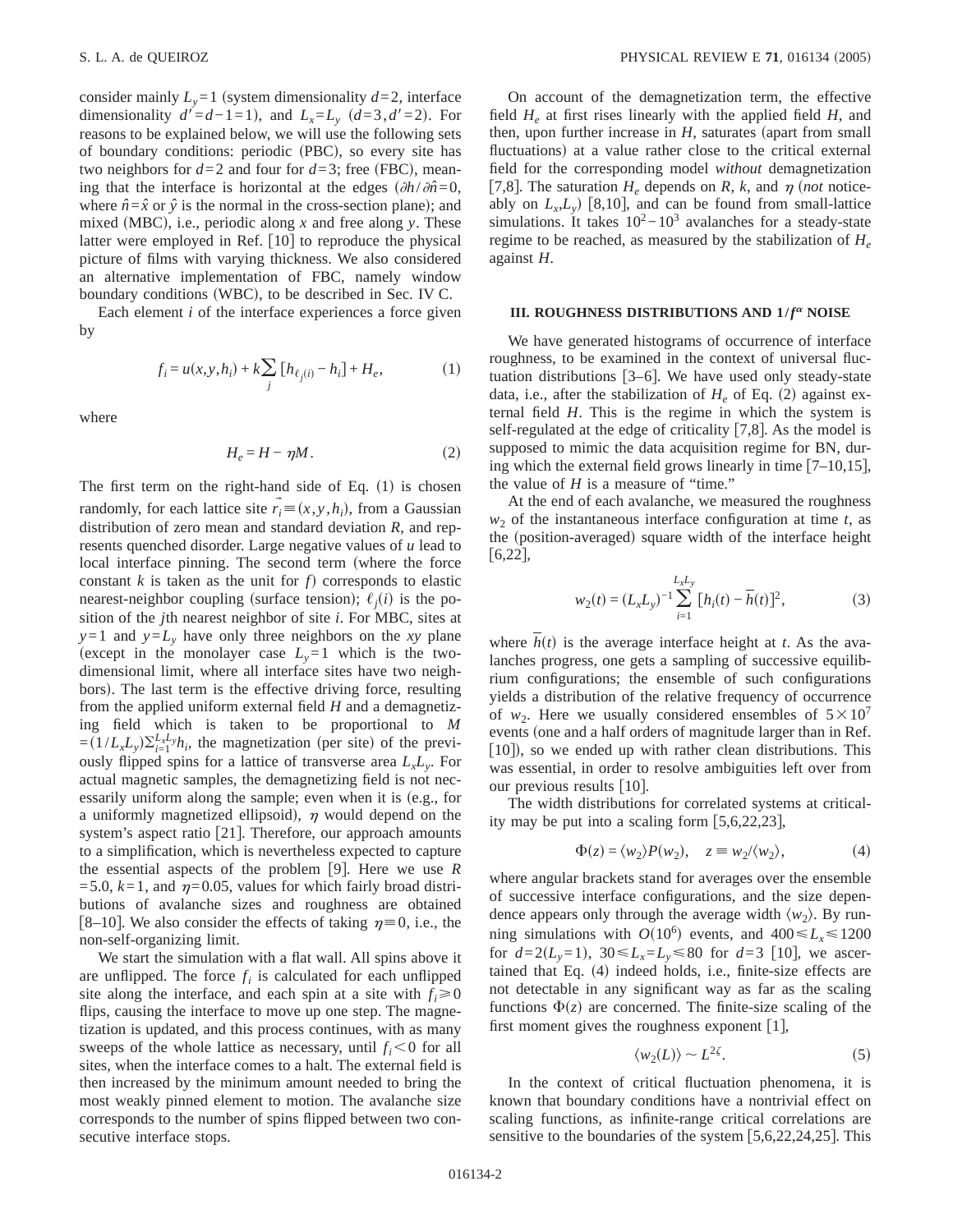

FIG. 1. (a) Scaled probability distributions  $\Phi(z)$  in  $d=3$  with MBC, for *z* defined in Eq. (4). Data for  $L=40$ ,  $5\times10^{7}$  configurations. Full line: demagnetization factor  $\eta=0.05$ ; dashed line:  $\eta=0$ . (b) Scaling function difference against *z*.

is the motivation for use of the assorted boundary conditions defined in Sec. II.

We have compared our results against the family of roughness distributions for  $1/f^{\alpha}$  noise, described in Refs.  $[6,22]$ . As explained there, such distributions are derived under the assumption that the Fourier modes into which the interface is decomposed are uncorrelated (generalized Gaussian approximation  $[22]$ , and with amplitudes such that the frequency dependence of the power spectrum is purely  $1/f^{\alpha}$ [6]. This is the simplest starting point from which one may expect nontrivial results (the trivial ones corresponding to the case in which the *real-space fluctuations* are themselves uncorrelated, implying  $\alpha=1/2$ .

#### **IV. RESULTS**

#### **A. Influence of the self-regulating term**

We first investigated what could be learned about the relevance of the self-regulating term, as regards roughness distributions. In order to do so, we determined the approximate critical value  $H_e^c$  of the internal field  $H_e$  of Eq. (2), by starting a simulation with  $\eta \neq 0$  and waiting for  $H_e$  to stabilize. At that point, we set  $\eta=0$  and repeatedly varied *H* in the interval  $\left( xH_e^c, H_e^c \right)$ ,  $x \le 1$ , according to the procedure delineated in Sec. II. Though the interval of variation of *H* did affect the size distribution of avalanches, as this is what characterizes the proximity of the depinning point  $[7,8]$ , no change was apparent in the roughness data when comparing results, e.g., for  $x=0.95$  and  $x=0.9$ . For the simulations described in the remainder of this subsection, we used the latter value. In all cases studied, namely,  $d=2$  PBC and  $d=3$  with both MBC and PBC, the influence of the demagnetization term on the roughness PDFs is rather small, but systematic. This is illustrated in Fig. 1 for  $d=3$  with MBC, the case for which the deviations between the  $\eta \neq 0$  and  $\eta=0$  sets of data are the largest in magnitude. One sees that neglecting the demagnetizing term causes a small leftward shift of the scaling curve. As we will see in Sec. IV B, the changes it causes to the fits of our distributions to the analytical  $1/f^{\alpha}$  curves are of the order of systematic imprecisions characteristic of the fitting procedure. Nevertheless, it is instructive to seek the physical



FIG. 2. (a) Probability distributions  $P(w_2)$  in  $d=3$  with MBC. Data for  $L=40$ ,  $5\times10^7$  configurations. Full line: demagnetization factor  $\eta=0.05$ ; dashed line:  $\eta=0$ . (b) Probability distribution difference against  $w_2$ . Extent of horizontal axis corresponds to the same interval of *z* variation in Fig. 1.

origins of such an effect. This is done by direct inspection of the unscaled PDFs. In Fig. 2 it is apparent that, for  $\eta=0$ , the high-end tail of  $P(w_2)$  is slightly fatter than for  $\eta \neq 0$ , at the expense of a small amount of depletion around the most probable value of  $w_2$ . Accordingly, the average  $\langle w_2 \rangle$  is higher by  $\approx 8\%$  in the former case than in the latter (the fractional difference between averages is the same also for *d*=2 and  $d=3$  PBC). Such a trend can be understood by recalling that the  $\eta=0$  data have been collected just *below* the depinning transition, i.e., still within the regime where pinning forces are dominant. Thus the interface mostly meanders about, in order to comply with local energy minimization requests. The complement of this picture is that, for  $H > H_c$ , the interface moves with finite speed, more or less ignoring local randomness configurations, and becoming smoother the farther one is above the critical point. In short, for a given lattice size the average interface roughness decreases monotonically as the external field (driving force) is increased across its critical value.

The interpretation of the small differences between  $\eta=0$ and  $\eta \neq 0$  distributions is then as follows: (i) because of the way in which data for the former were collected here, they represent a system just below  $H_c$ , for which interface roughness is slightly larger than at the critical point; and (ii) the closeness of  $\eta=0$  data to those for  $\eta\neq 0$ , and the way in which both sets of data differ, strongly suggest that behavior *at* the critical point of the  $\eta=0$  system is the same as that of the  $\eta \neq 0$  (self-regulated) case. We conclude that the selfregulating term is irrelevant, as far as critical roughness distributions are concerned.

#### **B. PBC,** *d***=2 and 3**

Analytical expressions for the  $1/f^{\alpha}$  distributions with PBC are either given in Ref.  $\vert 6 \vert \, (d=2)$ , or can be derived straightforwardly from Refs.  $[6,22]$   $(d=3)$ . In the latter case, the use of exact identities for two-dimensional lattice sums [26] speeds up calculations considerably. Estimates of the exponent  $\zeta$  of Eq. (5), from power-law fits of simulational data with  $O(10^6)$  events, and  $400 \le L_x \le 1200$  for  $d=2$ , 30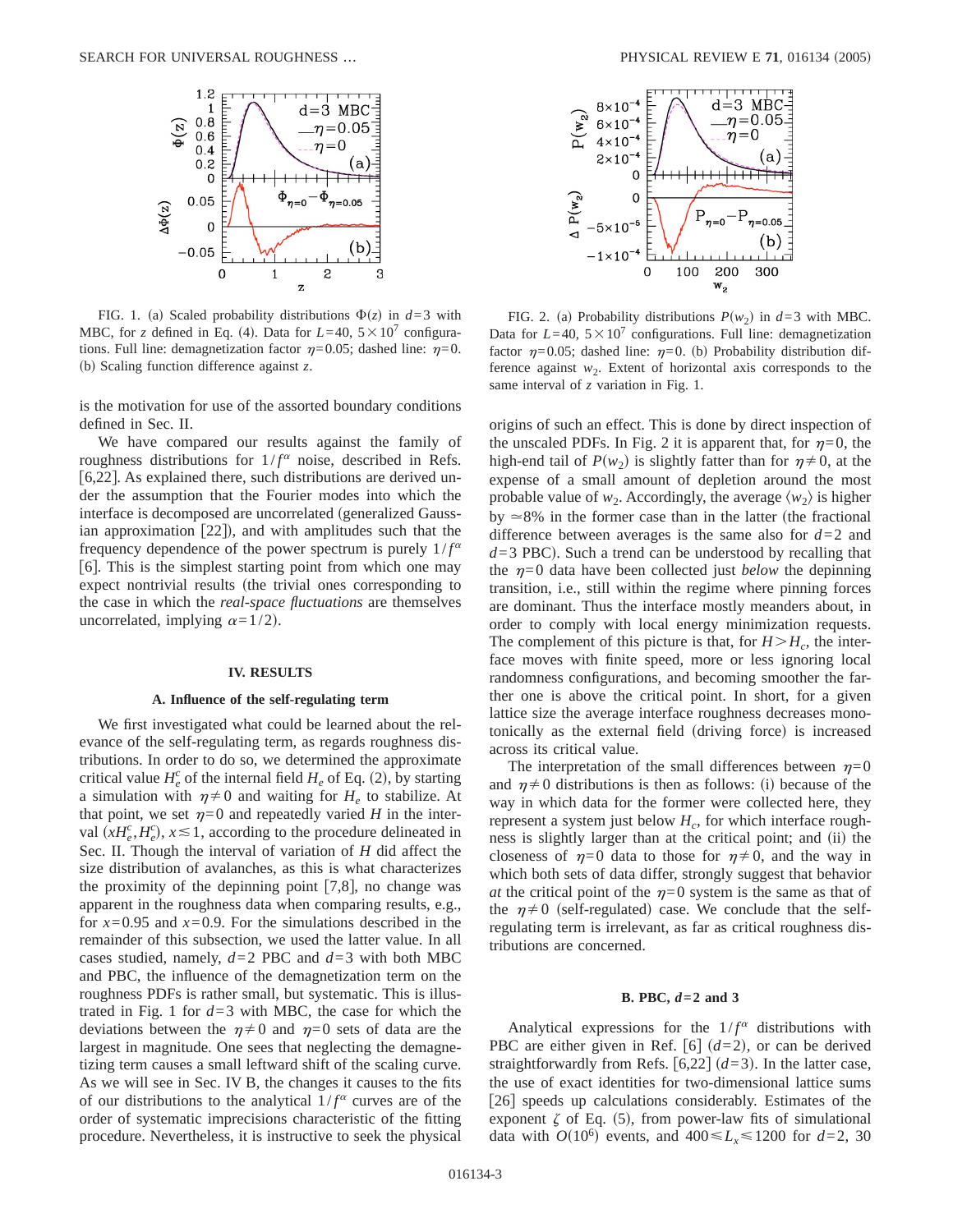

FIG. 3.  $\chi^2$  per degree of freedom  $(\chi^2_{d.o.f.})$  for fits of simulation data with PBC to analytical forms of  $1/f^{\alpha}$  distributions, against  $\alpha$ . Triangles:  $d=2, L_x=400$ ; squares,  $d=3, L=40$ .

 $\leq L \leq 80$  for  $d=3$ , give  $\zeta(d=2, PBC)=1.24(1)$ ,  $\zeta(d)$  $=3$ , PBC $=0.71(1)$  [10].

Consideration of the scaling properties of height-height correlation functions and their Fourier transforms then suggests [22], for the generalized Gaussian case of independent Fourier modes, that

$$
\alpha = d' + 2\zeta \quad (d' = d - 1),\tag{6}
$$

which would imply  $\alpha = 3.48(2)$  ( $d=2$ ), 3.42(2) ( $d=3$ ).

Such predictions can be quantitatively checked by estimating the values of  $\chi^2$  per degree of freedom  $(\chi^2_{d.o.f.})$  from fits of our simulation results to the analytical distributions. Since, even with  $5 \times 10^7$  samples, the simulational data eventually get frayed at the top end, given the long forward tails characteristic of all systems studied here, our fits used only data for which  $\Phi(z) \ge 10^{-3}$ . This turned out not to be a drastic restriction, as we were left typically with at least 100–200 points to fit in each case. Assuming the uncertainty in the value of  $\alpha$  that best fits our data to be given by requiring that  $\chi^2_{\text{d.o.f.}}$  stay within 150% of its minimum, we quote from the data shown in Fig. 3:  $\alpha = 3.60(13)(d=2)$ ; 3.52(6)  $(d=3)$ . The agreement with the above predictions is satisfactory, though slight discrepancies remain. A visual check of the goodnessof-fit for each case is given in Figs. 4 and 5.

Fitting  $\eta=0$  data to the closed-form distributions produces curves whose minima of  $\chi^2_{\text{d.o.f.}}$  are essentially the same as in Fig. 3, and slightly shifted rightwards. Using the same criteria as above for the estimation of error bars, we have, for  $\eta=0$ ,  $\alpha=3.64(16)$   $(d=2)$ ; 3.59(5)  $(d=3)$ .

Detailed discussion, and pertinent comparisons with data from Ref. [22], will be deferred to Sec. V.

## C. FBC and WBC,  $d=2$  and 3

We have generated roughness data in both *d*=2 and 3 with FBC. Our initial implementation of FBC, used also in Ref.  $\vert 10 \vert$ , aims at a literal reproduction of the constraint that the interface must be horizontal at the edges. Thus, e.g., for *d*  $=$ 2, "ghost" sites are added at *x*=0, *x*=*L<sub>x</sub>*+1, whose heights are always adjusted to be, respectively,  $h(0,t)=h(1,t)$ ,  $h(L_x)$  $+1$ , *t*)=*h*(*L<sub>x</sub>*, *t*). This way, the edge sites at *x*=1 and *L<sub>x</sub>* experience no elastic pull [see the second term on the right-hand



FIG. 4. Scaled probability distribution  $\Phi(z)$  in  $d=2$  (PBC), for *z* defined in Eq. (4), from  $5 \times 10^7$  configurations. Squares: simulation data ( $L$ =400). Full line is roughness distribution for  $1/f^{\alpha}$  noise given in Ref. [6], with  $\alpha$ =3.60.

side of Eq.  $(1)$  from their ghost neighbors outside the sample.

Similarly to the PBC cases, estimates of the exponent  $\zeta$  of Eq.  $(5)$  were extracted from power-law fits of simulational data with  $O(10^6)$  events, and  $400 \le L_x \le 1000$  for  $d=2$ , 30  $\leq L \leq 80$  for *d*=3. The results are  $\zeta$ (*d*=2,FBC)=1.28(2),  $\zeta$ (d=3,FBC)=0.89(1). While the former value might be construed as not inconsistent with PBC and FBC giving the same universality class for  $d=2$ , the same picture cannot hold for  $d=3$ . Though it is known [5,6,22,24,25] that boundary conditions do have significant influence on *scaling functions* of critical systems, they are not generally expected to change the values of critical *exponents*.

In order to discuss the roughness PDFs, we first recall the effect of FBC on  $1/f^{\alpha}$  distributions. The generating function  $G(s) = \int dw_2 P(w_2) e^{-sw_2}$  has the general form for PBC [6,22],

$$
G_p(s) = \prod_{\mathbf{n}\neq 0} \left(1 + \frac{s}{\mathbf{n}^{\alpha}}\right)^{-1/2},\tag{7}
$$

where **n** is a lattice vector in *d*−1 dimensions with integer coordinates. Because all **n** are counted, the square root disappears due to the (at least) twofold degeneracy. Requiring



FIG. 5. Scaled probability distribution  $\Phi(z)$  in  $d=3$  with PBC, for *z* defined in Eq. (4), from  $5 \times 10^7$  configurations. Squares: simulation data ( $L$ =40). Full line is roughness distribution for  $1/f^{\alpha}$ noise, with  $\alpha$ =3.52.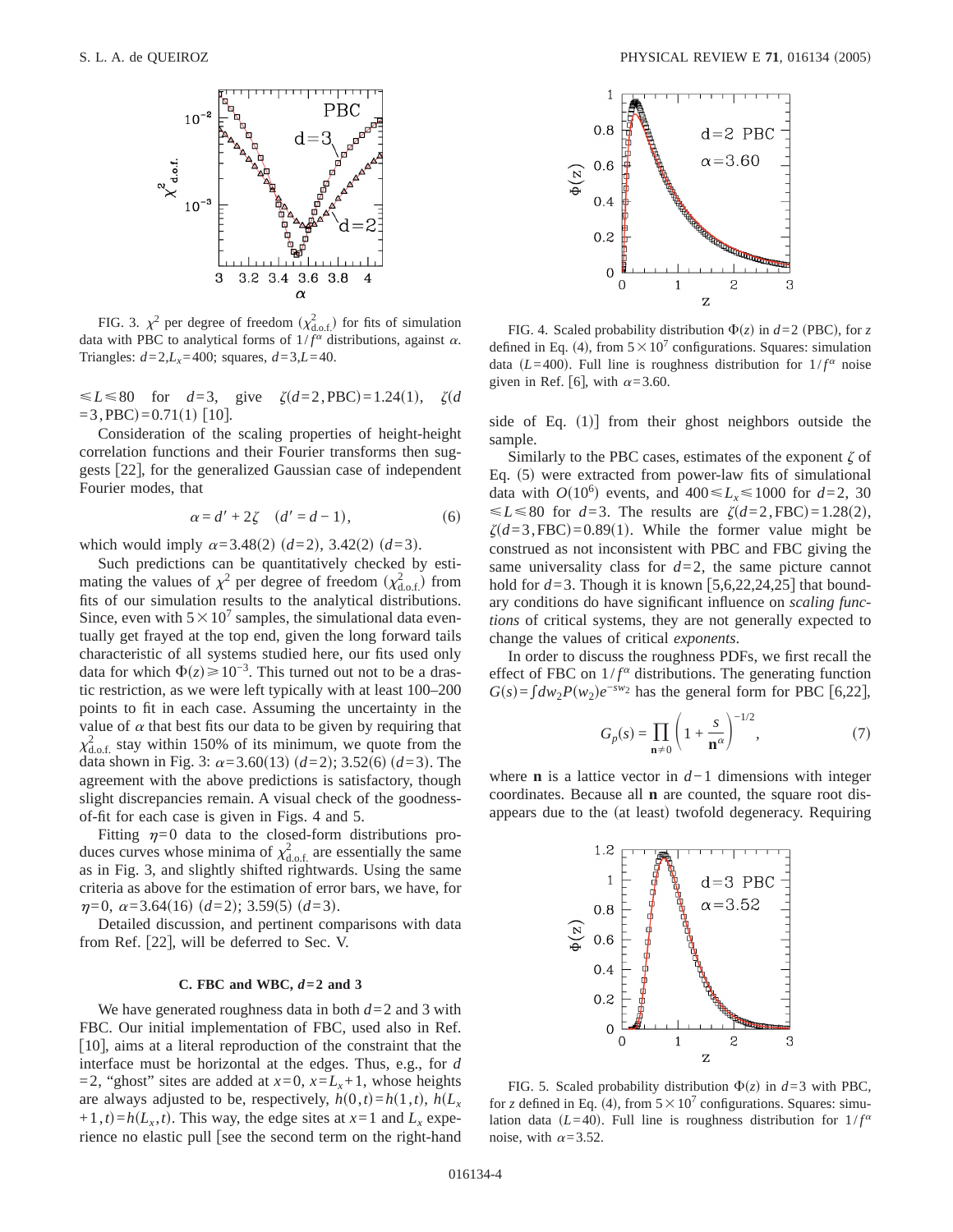

FIG. 6. Scaled probability distribution  $\Phi(z)$  in  $d=2$ , for *z* defined in Eq. (4). Points are simulation data. Crosses: *L*=400, FBC,  $5 \times 10^7$  configurations. Squares: *L*=400, WBC, 10<sup>7</sup> avalanches,  $n_w$ =10 windows. Full line is roughness distribution for  $1/f^{\alpha}$  noise (see Ref. [27]), with  $\alpha=3.85$ . Dashed line: roughness distribution for  $\alpha$ =2.96 (see text). Inset:  $\chi^2_{d.o.f.}$  against  $\alpha$ , for fits of WBC simulation data against  $1/f^{\alpha}$  distributions, showing a minimum at  $\alpha$  $=$  3.85.

that the interface be horizontal at the edges implies that the Fourier representation of  $h(t)$  includes only cosines. The corresponding  $G_f(s)$  has the degeneracy of its singularities cut in half, compared to PBC.

In  $d=2$ , this means that the single poles found for PBC turn into square-root singularities. Evaluation of  $P(w_2)$ , as the inverse Laplace transform of  $G_f(s)$ , thus necessitates a direct approach, since the residue theorem is inapplicable. This has been accomplished in Ref.  $[27]$ , from which the relevant expressions were extracted in order to attempt a minimization of  $\chi^2_{\text{d.o.f.}}$  against  $\alpha$ , similar to that of Sec. IV B. With  $\zeta$ ( $d$ =2,FBC) as above, one would expect a good fit for  $\alpha \approx 3.5-3.6$ . Instead,  $\chi^2_{\text{d.o.f.}}$  has a minimum value  $\approx 4$  $\times 10^{-3}$  at  $\alpha$ =2.96, and increases monotonically to reach  $\approx$ 4 $\times$ 10<sup>-2</sup> at  $\alpha$ =3.5. This is clearly at variance with correspondings results for the PBC case.

We then decided to generate data using window boundary conditions (WBC)  $[6,27]$ , which are generally accepted as an alternative way to simulate free edges. Accordingly, in *d*=2 we imposed global PBC on a system of overall length *Lx*, and measured the local roughness within each of  $n_w$  adjacent windows of length  $L_x/n_w$ . With  $n_w \ge 1$ , it is plausible to assume that the resulting PDFs are independent of the boundary conditions established at  $x=0$ ,  $L_x$ . In order to guarantee statistical independence, one should in principle use widely separated windows. However, the use of nonoverlapping, but neighboring, windows instead appears to introduce no measurable errors on the resulting PDFs [6]. We fixed  $n_w=10$ , and initially measured  $\zeta$  via Eq. (5), from a sequence of simulations with  $O(10^6)$  events (i.e., individual avalanches, thus the total number of roughness samples is larger by a factor of  $n_w$ ), and  $400 \le L_x \le 1200$ , which gave  $\zeta/d$  $=2$ , WBC $)=1.21(2)$ . Though this differs by 3.5 standard deviations from the value coming from FBC, it is just consistent, at the margin, with  $\zeta$ ( $d=2$ , PBC)=1.24(1) found above.

Direct examination of scaled PDFs results in the following observations. First, in Fig. 6 one can see that the PDFs in *d*=2 for FBC and WBC are unmistakably distinct. Furthermore, fits of FBC data to the analytical expressions derived in Ref.  $[27]$  have been found to be generally of low quality. As mentioned above, the best fit of FBC data is for the  $\alpha$ =2.96 curve, shown in the figure as a dashed line, and corresponds to  $\chi^2_{\text{d.o.f.}} \simeq 4 \times 10^{-3}$ . Though this average deviation is of the same order as that for the best case with PBC (recall Fig. 3), comparison to Fig. 4 shows that, while for PBC discrepancies are concentrated close to the narrow peak (thus they can be at least partially ascribed to binning effects), here one has a rather widespread disagreement in shape.

On the other hand, WBC data can be much more closely fitted by the analytical expressions, as shown both in the inset of Fig. 6, where  $\chi^2_{\text{d.o.f.}}$  exhibits a minimum value  $\approx$ 7  $\times$ 10<sup>-4</sup> at  $\alpha$ =3.85, and directly in the main figure, by the superposition of the  $\alpha$ =3.85 curve onto the corresponding numerical data.

In summary, an analytical form derived from assuming an interface whose Fourier representation has only cosines (i.e. is horizontal at the edges) has provided a very good fit to numerical data generated by imposing WBC. Though this appears contradictory, the same procedure has been successfully accomplished in Ref.  $[27]$ , with regard to both experimental and simulational data.

Still, an important question remains, since the optimum  $\alpha$ =3.85(5) (error bars estimated as in Sec. IV B) implies  $\zeta$  $=1.43(3)$  via Eq. (6). This is significantly distinct from all three estimates thus far obtained for  $d=2$ , which average to  $1.25(5)$ . We shall defer the discussion of this point to Sec. V.

Turning now to  $d=3$ , all poles of  $G_p(s)$  have even degeneracy. A straightforward adaptation for FBC is as follows. Recalling that the lattice sums  $\sum_{n} |n|^{-\alpha}$  which crop up in the calculation of  $\langle w_2 \rangle$  [5,6,28] must be halved, this implies a rescaling of the variable  $s$ , so formally one can write  $[6]$ 

$$
G_f(s) = \sqrt{G_p(2s)}.
$$
 (8)

Fitting our  $d=3$  FBC data to analytical distribution functions, obtained with the help of Eq.  $(8)$ , turns out to give similar results to the  $d=2$  case. The above-quoted value  $\zeta$ =0.89(1), from the finite-size scaling of  $\langle w_2 \rangle$ , together with Eq. (6), would suggest  $\alpha = 3.78(2)$ . However,  $\chi^2_{d.o.f.}$  against  $\alpha$ has a single minimum  $(\simeq 10^{-3})$  at  $\alpha$ =3.18(8) (error bars estimated as in Sec. IV B) and increases monotonically, reaching  $\simeq$  2 × 10<sup>-2</sup> at  $\alpha$ =3.78.

We again resorted to WBC. Imposing PBC at the edges of a system with  $L\times L$  cross section, we measured local roughness within each of  $n_w$  nonoverlapping, adjacent, square windows of linear dimension  $L/\sqrt{n_w}$  (or the largest integer contained in it). We took  $n_w$ =16, and initially measured  $\zeta$  from a sequence of simulations with  $O(10^6)$  events, and  $30 \le L$  $\leq 80$ , which gave  $\zeta(d=3, WBC) = 0.75(2)$ . The discrepancy between this and the value  $0.89(1)$  coming from FBC is rather more severe than the corresponding case for *d*=2. On the other hand, the present estimate is close to the values of  $\zeta$ ( $d=3$ , PBC) found above, namely 0.71(1) from Eq. (5), and 0.76(3) from optimization of fits against  $1/f^{\alpha}$  distributions plus Eq.  $(6)$ .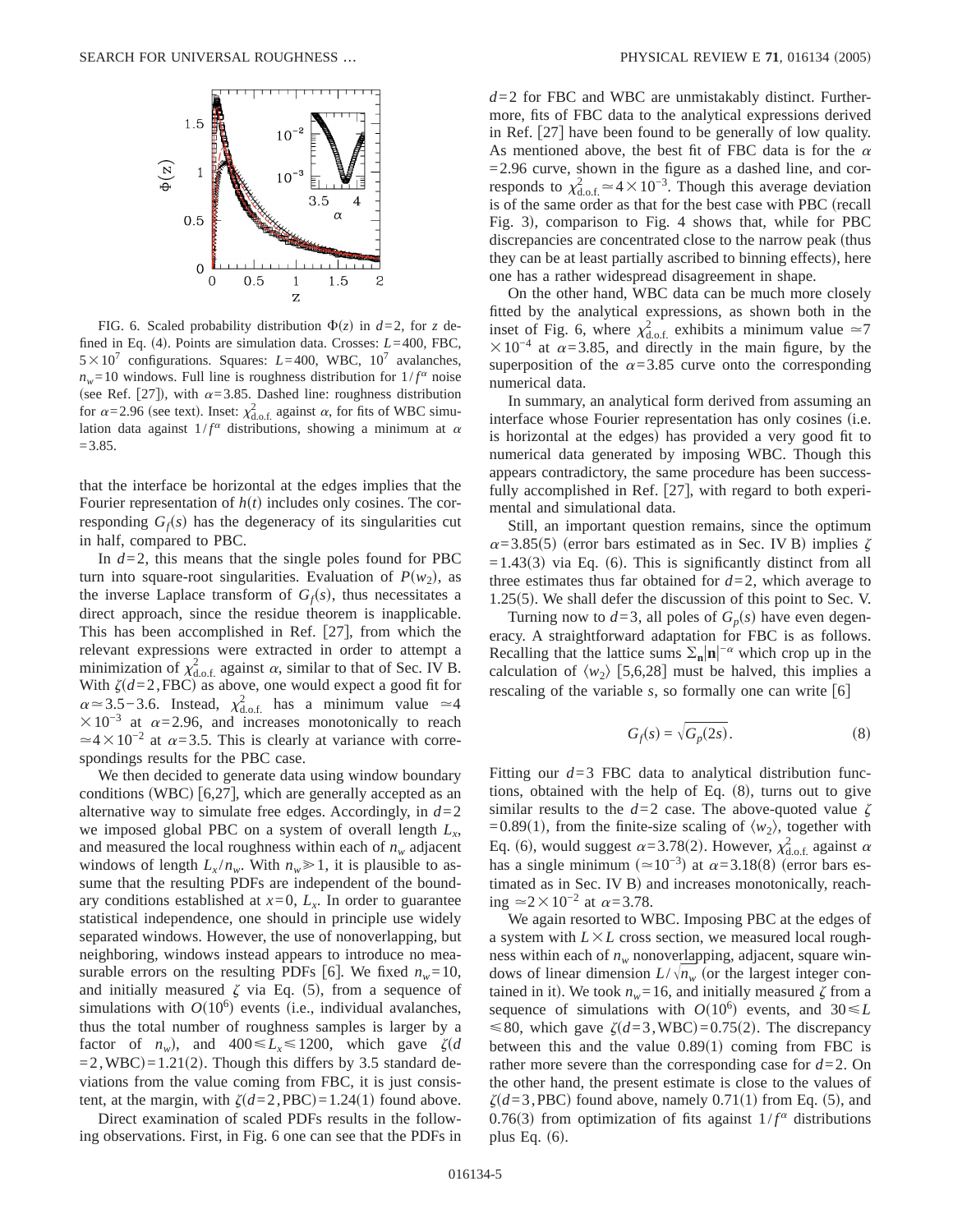

FIG. 7. Scaled probability distribution  $\Phi(z)$  in  $d=3$ , for *z* defined in Eq.  $(4)$ . Points are simulation data. Crosses: *L*=40, FBC,  $5 \times 10^7$  configurations. Squares: *L*=40, WBC,  $3 \times 10^7$  avalanches,  $n_w$ =16 windows. Lines are roughness distributions for  $1/f^\alpha$  noise [see Eq. (8)], with  $\alpha = 3.76$  (full) and 3.18 (dashed). Inset:  $\chi^2_{\text{d.o.f.}}$ against  $\alpha$ , for fits of WBC simulation data against  $1/f^{\alpha}$  distributions, showing a minimum at  $\alpha$ =3.76.

Again, we investigated the roughness PDFs generated with WBC. Similarly to the *d*=2 case, they differ markedly from the ones obtained with FBC, as shown in Fig. 7. This time, fits against the analytical expressions given through Eq. (8) exhibit a deep, well-defined minimum of  $\chi^2_{\text{d.o.f.}}$  at  $\alpha$  $=3.76(5)$  (see the inset in the figure), in very good agreement with  $\alpha = 3.78(2)$  predicted from finite-size scaling of  $\langle w_2 \rangle$ data for FBC, together with Eq.  $(6)$ . However, for reasons to be explained at length in Sec. V, we believe this coincidence to be accidental.

## **D.** MBC,  $d=3$

We started by studying systems with a square cross section, imposing PBC along *x* and FBC, as defined at the beginning of Sec. IV C, along *y*.

Estimates of the exponent  $\zeta$  of Eq. (5) were again extracted from power-law fits of simulational data with  $O(10^6)$ events, and  $30 \le L \le 80$  for  $d=3$  MBC, with the result  $\zeta/d$  $=3$ , MBC $=0.87(1)$  [10].

The Fourier representation of  $h(t)$  with MBC can be put in the form

$$
h(x, y) = \sum_{m,n} c_{mn} e^{2\pi i [mx + (n/2)y]/L},
$$
\n(9)

where *m*,  $n=0, \pm 1, \pm 2, ..., (m,n) \neq (0,0)$ , and  $c_{-m,n} = c_{m,n}^*$ ;  $c_{m,-n} = c_{m,n}$ . Thus a global rescaling such as that of Eq. (8) is not possible. On the other hand, starting from Eq. (9), an analysis similar to that of Refs.  $[6,28]$  suggests a generating function,

$$
G_m(s) = \prod_{m,n} \left( 1 + \frac{s}{(4m^2 + n^2)^{\alpha/2}} \right)^{-1/2},\tag{10}
$$

again with  $(m,n) \neq (0,0)$ . The double sum  $\sum_{m,n}$  4*m*<sup>2</sup>  $+n^2$ <sup>- $\alpha$ /2, which appears in the subsequent expression for</sup>  $\langle w_2 \rangle$ , corresponds to  $Q(1,0,4)$  of Ref. [26] and can be easily evaluated.



FIG. 8. Scaled probability distribution  $\Phi(z)$  in  $d=3$ , for *z* defined in Eq. (4). Crosses: simulation data  $(L=40, \text{ MBC}, 5\times10^7)$ configurations). Squares: simulation data  $[L_x=40, L_x=160, MWBC]$ (see text),  $3 \times 10^6$  avalanches,  $n_w$ =4 windows]. Lines are roughness distributions for  $1/f^{\alpha}$  noise [see Eq. (10)], with  $\alpha$ =4.1 (full) and 3.36 (dashed). Inset:  $\chi^2_{\text{d.o.f.}}$  against  $\alpha$ , for fits of MBC simulation data against  $1/f^{\alpha}$  distributions, showing a minimum at  $\alpha$ =3.36.

We performed fits of simulational data to the closed-form PDFs calculated as above. While Eq. (6), with  $\zeta = 0.87(1)$ , gives  $\alpha = 3.74(2)$ ,  $\chi^2_{d.o.f}$  has a minimum  $\approx 2 \times 10^{-3}$  at  $\alpha$  $=3.36(10)$ . The overall quality of fits is slightly worse than for  $d=3$  FBC (refer to Fig. 7).

In order to investigate WBC, we took rectangular systems with dimensions  $L_x$  and  $L_y = 4 L_x$  with full PBC [we denote this setup as *mixed window* boundary conditions (MWBC)] and calculated local roughness distributions within  $n_w = 4$ square windows of  $L_x \times L_x$  sites each, side by side along the *y* axis. Scaling of the first moment of the distribution, Eq. (5), with  $30 \le L_{\rm x} \le 80$ , gave  $\zeta = 0.74(1)$ .

Again, the roughness PDF thus obtained was markedly distinct from that with MBC. In addition, fits to the analytical expressions derived from Eq.  $(10)$  were considerably worse than those of MBC data, with a minimum  $\chi^2_{d.o.f} \approx 1$  $\times 10^{-2}$  at  $\alpha$ =4.1.

The results are displayed in Fig. 8, where it can be seen that even the best-fitting analytical PDF fails to provide a good match to the MWBC data (except for the initial, rather steep, ascent close to  $z=0$ ).

### **V. DISCUSSION AND CONCLUSIONS**

We begin our discussion by recalling from Ref.  $[10]$  and Sec. IV B that, for the model considered here with PBC, the finite-size scaling of the first moment of the distribution gives  $\zeta(d=2, PBC) = 1.24(1), \zeta(d=3, PBC) = 0.71(1).$  Both compare well with the usually accepted values for the quenched Edwards-Wilkinson (EW) universality class [11–14], respectively  $\zeta \approx 1.25$  (*d*=2) and  $\zeta \approx 0.75$  (*d*=3). Furthermore, consideration of the full distributions points the same way: our simulational data displayed in Figs. 4 and 5 match very well those in Fig. 2 of Ref.  $[22]$  which concern the EW model. The agreement with EW behavior is consistent with our results of Sec. IV A regarding the independence of scaled roughness distributions on the demagnetizing term. Indeed, the quenched EW equation can be written as  $[14]$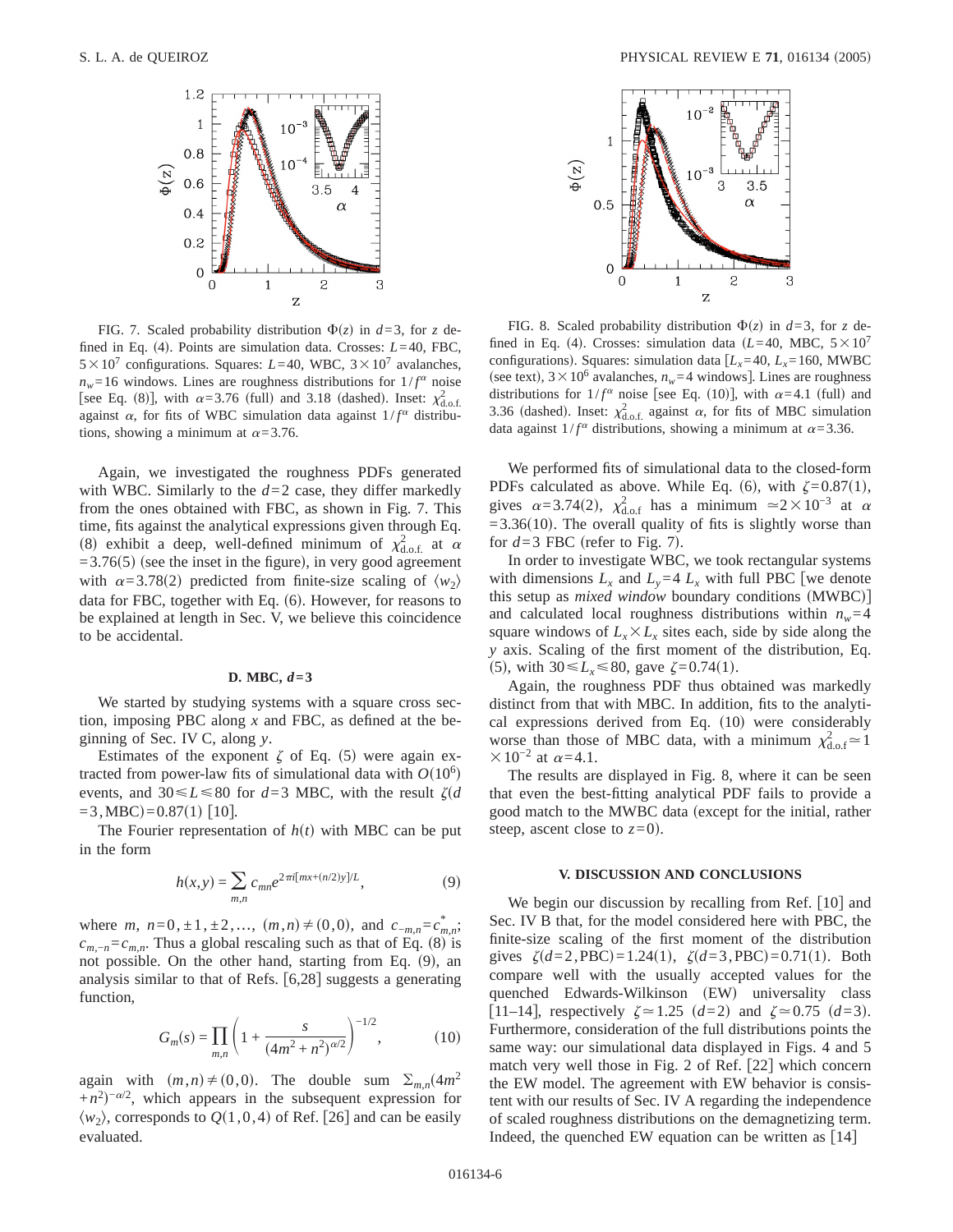TABLE I. Estimates of roughness exponent  $\zeta$  for different dimensionalities and boundary conditions (BC).  $\zeta$ <sup>FSS</sup>: finite-size scaling of the first moment of distribution, Eq.  $(5)$ .  $\zeta_{\text{fit}}$ : from best-fitting  $1/f^{\alpha}$  distribution and Eq. (6).  $\chi^{2}_{d.o.f.}(\text{min})$ : value of  $\chi^{2}_{d.o.f.}$  for  $\zeta = \zeta_{\text{fit}}$ .

|            | 7 <sup>FSS</sup> | $\zeta_{\rm fit}$ | $\chi^2_{\text{d.o.f.}}(\text{min})$ |
|------------|------------------|-------------------|--------------------------------------|
| $d=2$ PBC  | 1.24(1)          | 1.30(8)           | $6 \times 10^{-4}$                   |
| $d=2$ FBC  | 1.28(2)          | 0.98(7)           | $4 \times 10^{-3}$                   |
| $d=2$ WBC  | 1.21(2)          | 1.42(3)           | $7\times10^{-4}$                     |
| $d=3$ PBC  | 0.71(1)          | 0.76(3)           | $3 \times 10^{-4}$                   |
| $d=3$ FBC  | 0.89(1)          | 0.59(4)           | $1 \times 10^{-3}$                   |
| $d=3$ WBC  | 0.75(2)          | 0.88(1)           | $8\times10^{-5}$                     |
| $d=3$ MBC  | 0.87(1)          | 0.68(5)           | $2\times10^{-3}$                     |
| $d=3$ MWBC | 0.74(1)          | 1.05(10)          | $1 \times 10^{-2}$                   |

$$
\frac{\partial h(\mathbf{x},t)}{\partial t} = u(\mathbf{x},h) + a\nabla^2 h(\mathbf{x}) + f,\tag{11}
$$

where *u* represents quenched disorder and *f* is the external driving force. This has a one-to-one correspondence with Eq.  $(1)$ , except that in that equation we allowed for the selfregulating, demagnetizing, term. Having shown that such a mechanism is irrelevant as far as scaled roughness distributions are concerned, it becomes tenable to assume that, overall, our model belongs to the EW universality class.

Still for PBC, the connection between the exponents  $\alpha$ and  $\zeta$ , predicted [22] in Eq. (6), is verified within reasonable error bars.

Turning to different sets of boundary conditions, we first point out that small differences in implementation of FBC (namely, "literal" FBC, i.e., horizontal interface at the edges, versus WBC) significantly alter the roughness PDFs. The question then arises as to which, if any, of these implementations is the "right" one.

We investigate this by referring to results derived through a "proven" method, i.e., finite-size scaling of the first moment of the distribution. Examination of the corresponding column of Table I strongly suggests that, in both *d*=2 and 3, WBC (including WMBC) preserves universality with PBC, while FBC does not (though in  $d=2$ , FBC does not perform very badly). Accepting such preservation as a basic tenet, we conclude that FBC as implemented induces strong distortions in the scaling behavior of interface roughness. In this context, the good agreement in  $d=3$  between the optimum  $\alpha$  for fits of WBC data to the analytical forms, and that coming from finite-size scaling of FBC data via Eqs.  $(5)$  and  $(6)$ , must be regarded as fortuitous.

Thus, we discard FBC, as well as MBC, for the remainder of the present discussion. One must note, however, that use of MBC (i.e., partial FBC) provides a sensible representation of the physical setup found in thin films, as well as reproducing well-known results (concerning scaling behavior of avalanche sizes) at both ends of the crossover between *d*  $=$  2 and 3 [10].

Returning to roughness scaling, we see in Table I that the fair agreement between  $\zeta$ <sup>FSS</sup> and  $\zeta$ <sub>fit</sub>, found for PBC in *d*=2 and 3, is absent in the remaining cases under consideration,



FIG. 9. (a) Scaled probability distributions  $\Phi(z)$  in  $d=3$  with WBC, for *z* defined in Eq. (4). Squares:  $L=40$ . Full line:  $L=80$ . In both cases,  $10^6$  avalanches,  $n_w = 16$  windows. (b) Scaling function difference against *z*.

i.e., *d*=2 WBC, *d*=3 WBC, and *d*=3 MWBC. One might ask whether finite-size effects (though widely believed to vanish already for small lattices  $[5,6,22,23]$  still have a nonnegligible quantitative effect on the scaled roughness PDFs found here, so as to distort our fits to the analytical distributions. We present data to show that this is not the case.

In Fig. 9, we compare  $L=40$  and  $L=80$  PDFs, for  $d=3$ WBC. Contrary to the systematic trend exhibited in Fig. 1 (for comparison between  $\eta=0$  and  $\neq 0$  distributions), here the difference  $\Delta \Phi(z)$  is rather small and essentially random, arising because of fluctuations in statistics, coupled with binning effects. An apparently systematic effect shows up only for the narrow range close to  $z=0$  where both PDFs have a steep slope. That, however, involves only of order 5–10 points, with a consequently reduced effect on the overall statistics. The corresponding curves  $\chi^2_{\text{d.o.f.}}$  against  $\alpha$  are nearly indistinguishable; with *L*=80 data, the minimum of  $\chi^2_{d.o.f.}$  is  $9 \times 10^{-5}$  at  $\alpha = 3.76(4)$ , virtually identical to the *L*  $=40$  result shown in Fig. 7 (see also Table I). For  $d=2$  WBC and *d*=3 MWBC, the overall picture is the same. Therefore, finite-size effects on the numerically obtained PDFs are not a likely source for the disagreements found.

We note also that, when considering  $1/f^{\alpha}$  distributions, there is no apparent reason why Eq.  $(6)$  should not hold for boundary conditions other than PBC, as that equation was derived for generalized Gaussian distributions  $[22]$  with the only assumption being that the large-scale behavior is determined by a single observable.

We are thus left with a single point to analyze, namely the overall adequacy of  $1/f^{\alpha}$  distributions to describe the problem at hand. The following comments are in order.

(i) Already for PBC, the study of generalized depinning problems shows that small but systematic discrepancies remain between numerical data and  $1/f^{\alpha}$  PDFs, whose origins can be traced to higher cumulants of the correlation functions [22]. Thus, in this sense the  $1/f^{\alpha}$  distributions are not expected to be a perfect fit, even for PBC.

(ii) In Ref. [27], the equation of motion for  $h(x)$  contains a long-range elastic term,  $\int dx_1 [h(x)-h(x_1)]/(x-x_1)^2$ , instead of the local term,  $\nabla^2 h(\mathbf{x})$ , present here. While in that case an  $1/f^{\alpha}$  distribution gives good fits to the numerically generated roughness PDF with WBC, this does not necessar